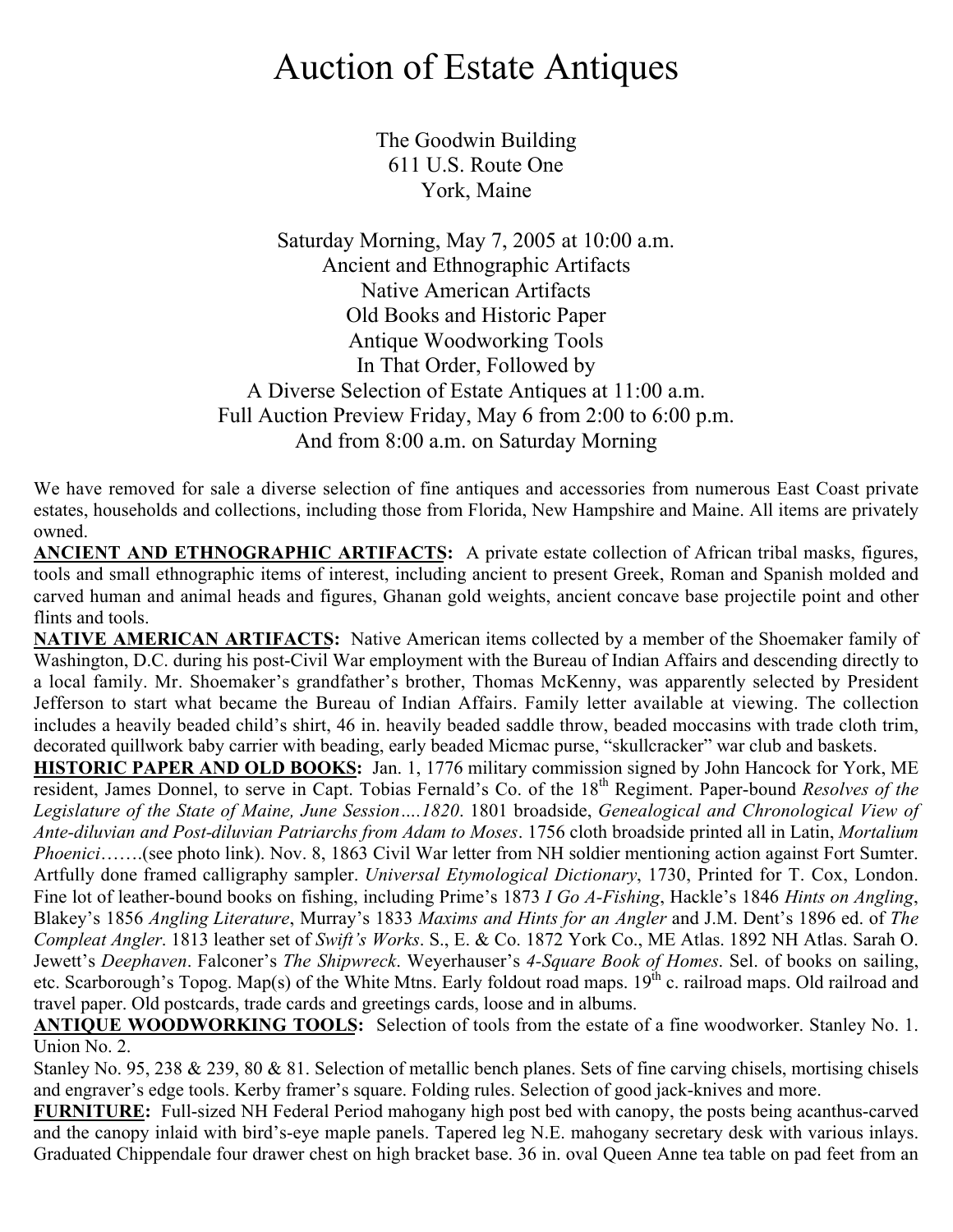old RI family. N.E. Federal work table with lift top over fitted interior, two drawers and delicately turned legs. Mass. Queen Anne highboy. Queen Anne highboy base with shell-carving. Banister-back side and armchairs. Windsor brace-back, fanback and sack back chairs. Ball and talon, reeded leg and classical talon-foot mahogany card tables. 18<sup>th</sup> c. English mahogany slant lid desk. NH birch and maple tall case clock, the dial inscribed by the owner en verso, W. Goddard, Portsmouth (Wm. Goddard is listed as a physician in Portsmouth, NH in the 1820's.) Walnut flattop tall case clock, the dial marked S. Thomas, Plymouth. 18<sup>th</sup> c. one drawer blanket chest and arched end blanket box, both in old red-brown.  $18^{th}$  c. 46 X 27 in. pine sawbuck table. 48 X 34 in.  $19^{th}$  c. PA hutch table.  $18^{th}$  c. decorated dower box. Old red  $19^{th}$  c. small crafts work bench. Old red 6 1/2 ft. even-arm public house bench and hired man's bed.  $18^{th}$ c. mid-molded old red blanket box on square legs. Turned and reeded leg Pembroke tables.  $19^{th}$  c. oriental 60 X 44 in. standing screen with elaborate genre and bird-carved and gilded panels. Small early butterfly dropleaf table. Early ladderback wagon seat. Distinctive second period tripod candlestand with drawer. Empire rolled foot slant lid desk. 1870-1920 mahogany dining tables of differing styles. Various 19<sup>th</sup> c. mahogany chests of drawers. Hepplewhite side chairs. Set four thumb-backs in old paint. 19<sup>th</sup> c. old blue child's stepback cupboard. Small grain-painted cupboard with two doors and two drawers. 66 in. three drawer Alfred, ME work table in old grey. Various good  $19<sup>th</sup>$  c. dropleaf tables in various woods. 44 in. maple tapered leg tap table. Carved oak stool, the top inscribed in Dutch, roughly translated, "We shouldn't complain when we're old after the privileges of youth are gone".  $19<sup>th</sup>$  c. Italian daybed with canted ends. Sel. of  $19<sup>th</sup>$  c. stands, tables and occasional furniture. Floral and vine-inlaid three drawer  $19<sup>th</sup>$  c. dressing mirror. Many other good mirrors, including giltwood overmantle example. Selection of interesting old decoratively painted split reed and other patio furniture. Large sized iron-framed terrarium on frame. Brass-bound camphor wood storage chests. Black marble and ebonized standing display pedestals. 1929 **STEINWAY** Model "M" grand piano (Ser. #268041). Late  $19<sup>th</sup>$  c. music stand. Set ten medallion back mahogany dining chairs. Pr. c.1920 stylish upholstered armchairs with flaring carved legs. Good wing chair with carved flaring legs. Good selection of leaded and stained glass windows, including Arts & Crafts pair. Two cylinder roll walnut desks, one with bookcase top. Walnut pier mirror. 42 X 84 in. Victorian oak library/conference table. Mahogany Victorian full-sized bed with carving. Pair Gothic side chairs. Glazed door mahogany and oak bookcases. Marble top Victorian mixing table. Ingraham banjo clock and more. **ESTATE ACCESSORIES:** Fine Wm. Durgin (Pattern #19) custom-made **STERLING** chase-decorated flatware service for twelve with extra pieces. 18<sup>th</sup> c. silver: Benj. Goodwin, Boston, porringer; pair John Robins sauce tureens; spoons by Wm. Homes, John Benjamin and others; early English creamer and cups; Hy Green tumbler and more. 1798 **PEWTER** flagon, 1808 tall European tankard with figural engraving and other pewter. Sel. of fine cloisonne and oriental bronze hollow-ware. Carl Sorensen, Silvercraft and other Arts & Crafts metalware. **ESTATE CHINA:** Selection of early 19<sup>th</sup> c. Royal Crown Derby china in the Imari colors, including soup tureen, cov'd. vegetable, nest of three platters, eleven soups, twenty 10 in. plates and nine 7 in. plates. Pair 5 in. round framed Parian allegorical plaques, marked en verso Enerel (?). Rose Medallion center bowls and other Chinese Export. Moore & Co. pink lustre "Sporting" plaques. Ridgway's "Grecian" tureen and serving pieces. Good Staffordshire figurines. Toby pitchers. Japanese temple jars. Blue willow and other misc. 19<sup>th</sup> c. china. Soft paste. Staff. Dogs. Rockingham glaze spaniel. Rookwood 7 in. decorated vase in orig. box. Dark copper-colored squat Marblehead vase. Rare Weller figural plaques. Roseville, Van Briggle and more art pottery. Hummel lamp. **ESTATE GLASSWARE:** Pair Ohio early blown decanters. Sandwich. Pr. small dark green blown cornucopia flasks. Good pressed tiebacks. Lalique cordial set. Steuben cocktail glasses. Pickle jars. Assorted fine  $20<sup>th</sup>$  c. art glass.Victorian colored glass. **OLD WOODENWARE AND METALWARE:** 11 \_ in. oval Shaker box. Early carved human head found on Florida beach. Good pinwheel-incised puzzle box. Meredith, NH and other good document boxes. Assorted baskets. 18<sup>th</sup> c. brass candlesticks. Better Federal brass and wire fire screen. Sel. of good period firetools and accessories. Sel. of  $18<sup>th</sup>$  to  $20<sup>th</sup>$  c. architectural hardware, the later forms including a "Public School, City of New York" knob set and other good brass door hardware. Old brass boat hardware and **OLD LIGHTING:** Colorful leaded glass lamps by Handel and Unique Art Glass Co. Group of four Victorian leaded glass apothecary chandeliers. Miller slag glass lamp with oriental design. Good wrought iron hanging and table lighting. Rare Aerolux figural light bulbs, incl. Popeye. Bohemian glass and other Victorian electric and candle lighting. Pair green candle lustres.  $19<sup>th</sup>$  c. metallic hand lamps. Brass nautical lighting and car lamps. Floral molded plaster candle sconces. **OLD TOYS:** Arcade 12 in. cast iron dump truck. Mamod Steam Tractor. Heavy cast locomotives and Mantua, Tenshodo and United (brass) model trains. Mary Boon's 1814 **NEEDLEWORK** sampler. Early 19th c. Mexican schoolgirl sampler. Assorted old framed needlework. Graphic quilts. Room-sized **ORIENTAL RUGS** and 21 foot runner. More **ESTATE ACCESSORIES:** Small lightning rod cow vane. Chas. Daly dbl. barrel shotgun with